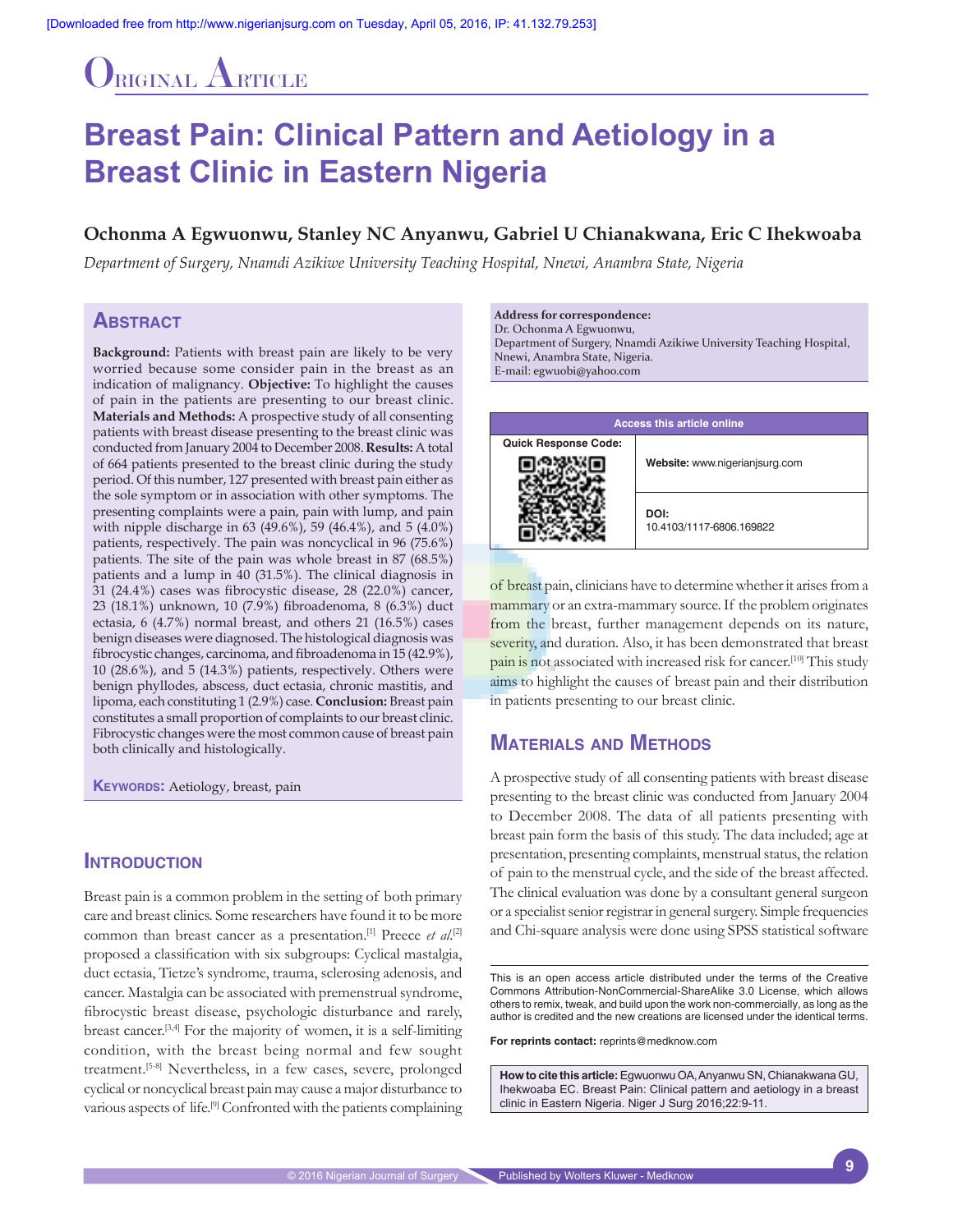version 15.0 (Statistical Package for Social Sciences SPSS Inc. 233 S Wacker Drive No 1100 Chicago, IL 60606).

## **Results**

A total of 664 patients presented to the breast clinic during the study period. Of this number, 127 presented with breast pain either as the sole symptom or in association with other symptoms. Their ages ranged from 14 years to 70 years, with a mean age of 33.7 years. The presenting complaints were a pain, pain with lump, and pain with nipple discharge in 63 (49.6%), 59 (46.4%), and 5 (4.0%) patients, respectively. The duration of symptom was <1 month in 31 (24.4%) and >12 months in 32 (25.2%) Premenopausal patients were 114 (89.8%) and 50 (39.4%) were nulliparous. The pain was noncyclical in 96 (75.6%) patients. It affects the right breast in 50 (39.4%) patients same as the left. Both breasts affected in 27 (21.3%) cases. The site of pain was the whole breast in 87 (68.5%) patients and the lump in 40 (31.5%). The clinical diagnosis [Figure 1] in 31 (24.4%) cases was fibrocystic disease, 28 (22.0%) cancer, 23 (18.1%) unknown, 10 (7.9%) fibroadenoma, 8 (6.3%) duct ectasia, 6 (4.7%) normal breast, and other benign diseases were diagnosed in 21 (16.5%) cases.



**Figure 1:** Chart of clinical diagnosis of breast pain



**Figure 2:** Chart of histological diagnosis of breast pain

The histological diagnosis [Figure 2] was fibrocystic changes, carcinoma, and fibroadenoma in 15 (42.9%), 10 (28.6%), and 5 (14.3%) patients, respectively. Others were benign phyllodes, abscess, duct ectasia, chronic mastitis, and lipoma, each constituting 1 (2.9%) case. In patients with the clinical diagnosis of breast cancer, the presenting complaints were a pain in 14.3%, pain with nipple discharge in 10.7%, and pain with a lump in 75.0%. Also, 70% of those with histological diagnosis of cancer had pain and lump as the presenting complaint. All the patients diagnosed of cancer clinically or histologically had a palpable breast lump on clinical breast examination.

#### **Discussion**

In this study, the patients with breast pain had a mean age of 33.7 years, and 60.6% were multiparous; 24.4% had cyclical pain, and 75.6% had unilateral pain. In Australia, Wetzig<sup>[10]</sup> noted that the patients with breast pain had an average age of 42 years and 87.0% were multiparous, cyclical pain occurred in 59.0%, and unilateral pain occurred in 38.0%.

In Nigeria, Chiedozie and Guirguis<sup>[11]</sup> found that mastalgia was more often associated with benign tumor (57 out of 67 or 85.0%) than malignant neoplasm (15.0%) in patient with histologically confirmed breast tumors. This agrees with our finding of the cause of mastalgia to be benign in 25 out of 35 (71.4%) and malignant in 10 (28.6%) of the patients with the histological diagnosis.

In Ghana, Clegg‑Lamptey *et al*. [12] studied 447 patients with pain. They noted that 322 (72.0%) had pain as the only symptom and 125 (28.0%) had breast lump and nipple discharge in addition to the pain. They also noted that in patients with pain and other symptoms, the common diagnoses were fibroadenosis in 25 (20.0%) cases, breast cancer in 20 (16.0%), and normal in 18 (14.4%) cases. In our study, the pain was the only complaint in 63 (49.6%) patients. The higher proportion recorded by Clegg‑Lamptey *et al*. may be due to the fact that their patients were from a self-referral breast clinic. In our study, the common clinical diagnoses were; fibrocystic changes in 31 (24.4%) cases, cancer in 28 (22.0%), and common histology diagnoses were fibrocystic changes and carcinoma in 15 (42.9%) and 10 (28.6%), respectively.

In another study of 1612 Ghanaian women with breast pain, the clinical breast examination was normal in 762 (47.3%). Fibrocystic breast changes, lactational mastitis, nonlactational mastitis, and chronic breast abscess were the most common diagnosis made and accounted for 307 (19%), 189 (11.8%), 87 (5.4%), and 77 (4.8%), respectively. Carcinoma was diagnosed in 9 (0.6%) of all the cases.<sup>[7]</sup>

In Cameroun, 9400 evaluable patients with the breast complaints were consecutively studied by Bejanga *et al*. [13] Their ages ranged between 15 and 65 years with a median of 33 years. Five thousand six hundred and seventy-five of these presented on account of pain, and a mass was the cause of pain in 74.0%. Gross fibrocystic disease of the breast was the most common tumor encountered